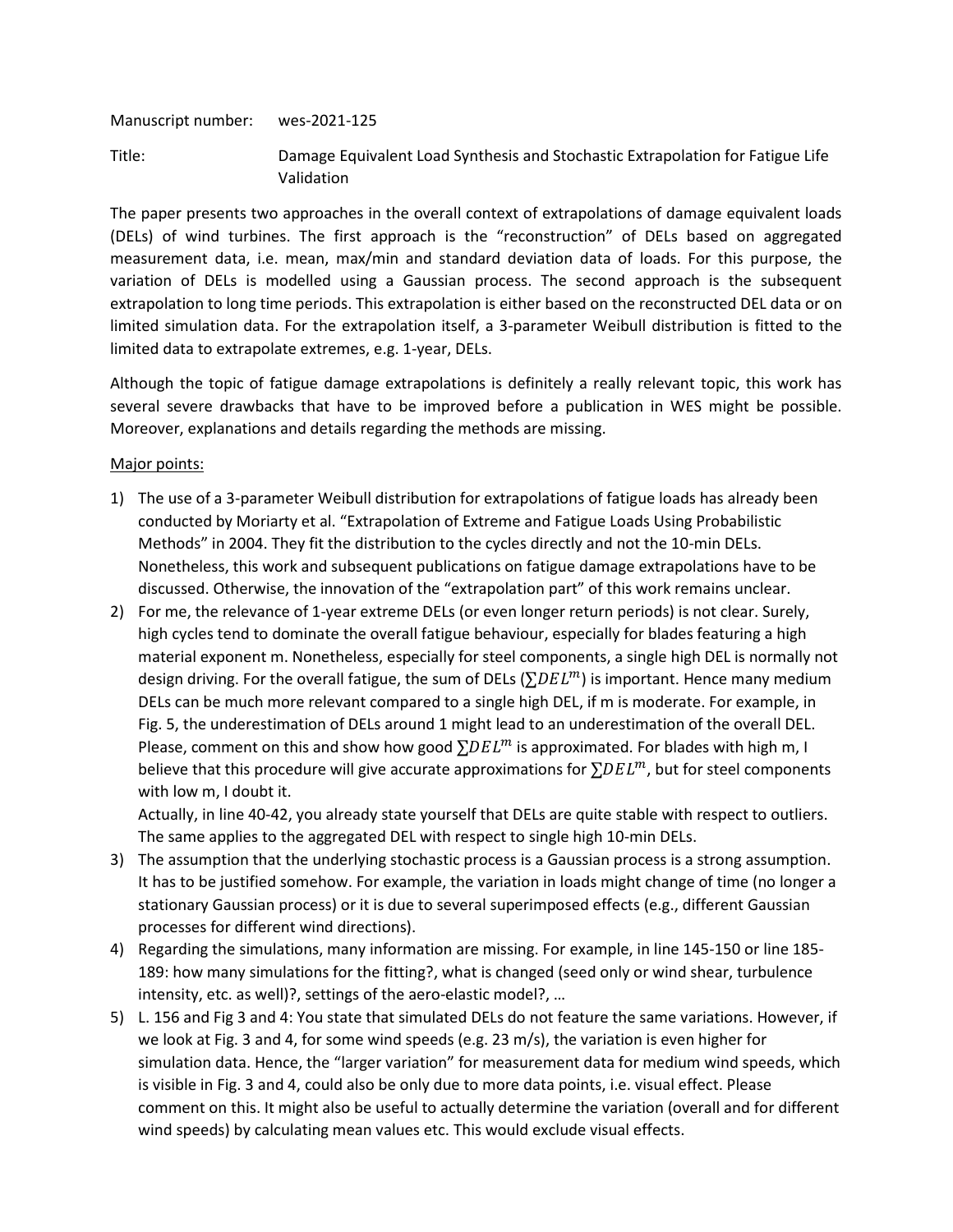- 6) If I understand it correctly, GPA is mainly relevant, if load measurements are available, but neither times series nor cycle counts are stored, but only mean, max/min, and std. values are stored. If this is the case, this has to be stated more clearly in the abstract and/or introduction. This is a strong limitation and makes the approach much less relevant. In most cases, either no load measurements at all are available or time series are available.
- 7) L. 227: For me, it is not really clear how you determine the DEL using Eq. 4-7. Some more details would be nice, e.g. how exactly do you determine  $\sigma_L$ ?

## Minor points:

- 1) Citations for Eq. 2 and 4 would be nice.
- 2) L. 115: What value is used for  $\alpha$  in this work?
- 3) L. 130: The assumption of using a 3-parameter Weibull distribution has to be justified.
- 4) L. 132: Additional explanations regarding the fitting process are required. If I am correct, Hoole et al. (2019) do not use suggest this method for the fitting itself, but for validation purposes. Moreover, in Section 4.1, you also state that you use the median rank for the validation. Hence, the question how you conduct the fitting itself arises.
- 5) Eq. 8: I think, the equation is incorrect. The outer brackets have to be removed.
- 6) L. 147: Why does Fig. 1 show that the "extrapolation is stable". The figure shows a fitted distribution. This has to be smooth. Either more information are needed or the statement should be reformulated.
- 7) Fig. 2: Please indicate the investigated turbine.
- 8) L. 170-172: Can you somehow show that the blade root moment is narrow band and the tower moment is very narrow band? Otherwise, the assumption remains mainly unjustified again.
- 9) L. 195: Why am I interested in extreme DELs and not aggregated DELs (cf. major point 2)
- 10) L. 198: How many measurements are a "small sample"?
- 11) L. 198: "over all turbulence levels": How do you guarantee that all turbulence levels are covered? Moreover, is it realistic that measurement data is available for all turbulence levels, if you state previously that you only use a "small sample"?
- 12) L. 205: This procedure of weighting gives you somehow a maximum lifetime DEL. However, this is not directly correlated with the lifetime (cf. major point 2)
- 13) Fig. 5 and 6: The difference of these two figures is not clear to me. Is Fig. 6a just an extension of Fig. 5 for more wind speeds?
- 14) Fig. 6: A legend for the wind speeds would be nice
- 15) Fig. 6 and l. 210: I cannot really see that there is a good fit. Perhaps zoom in; make clear which measurement data corresponds to which extrapolations; reduce the number of curves in the plot; etc.
- 16) L. 229-231: You propose that simulation data can be used to determine the required data for GPA. However, details regarding the precise approach are missing, e.g., how much simulation data is required. Moreover, the question arises, whether this leads to a better extrapolation compared to the direct fit of a Weibull distribution to simulation data. Only if this is the case, the use of GPA in combination with simulation data is useful.
- 17) Fig. 11: Similar to Fig. 6, for me, it is not really clear how good the fit is. Especially, it is not possible to see whether GPA or the Weibull fit leads to better results. Please rethink the figure.